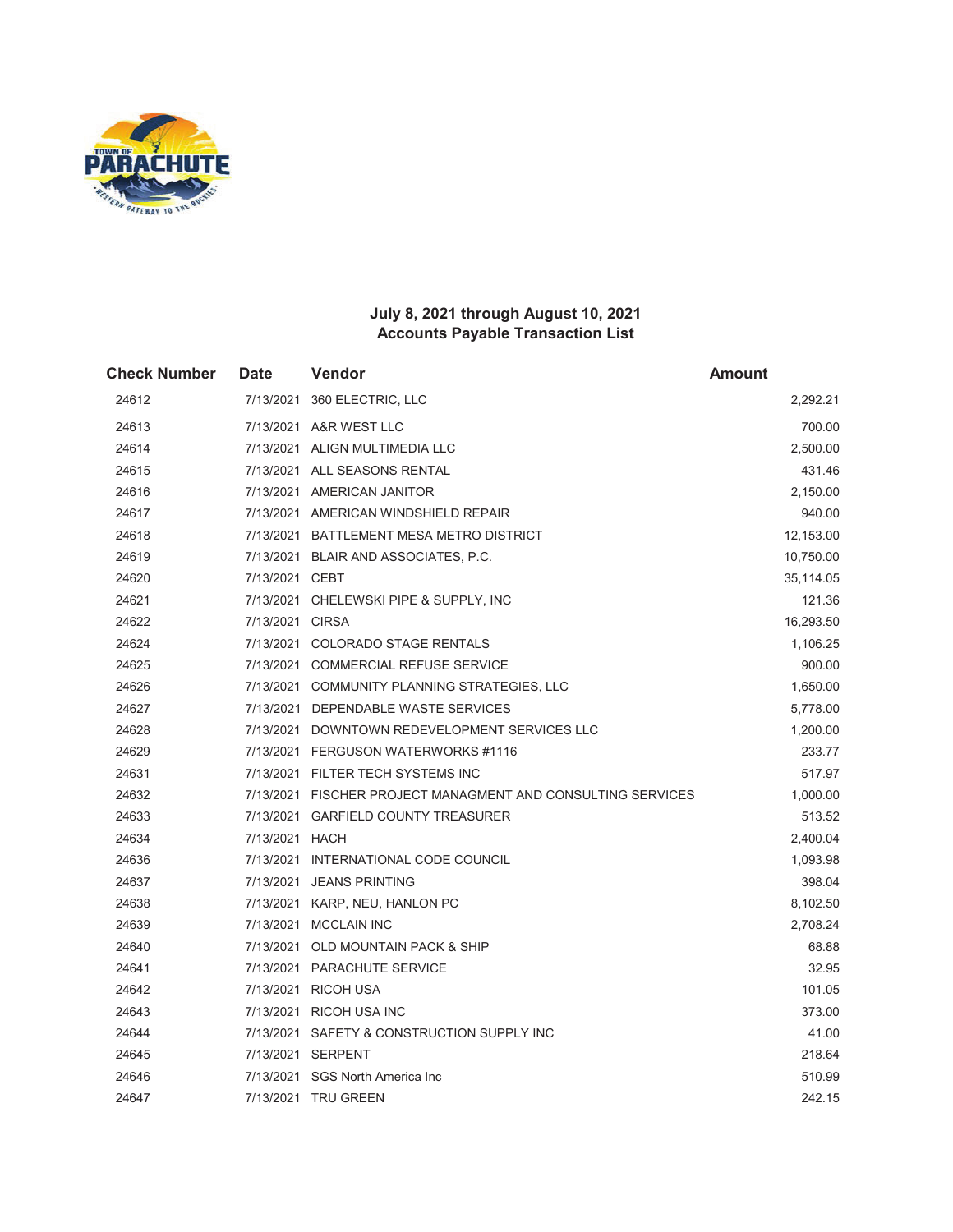

| <b>Check Number</b>                              | <b>Date</b>     | Vendor                                       | <b>Amount</b> |
|--------------------------------------------------|-----------------|----------------------------------------------|---------------|
| 24648                                            | 7/13/2021       | UNCC MEMBER SERVICES                         | 56.76         |
| 24649                                            |                 | 7/13/2021 UNIVAR USA INC                     | 1,609.07      |
| 24650                                            |                 | 7/13/2021 US TRACTOR & HARVEST INC           | 49.34         |
| 24651                                            |                 | 7/13/2021 XCEL ENERGY                        | 1,190.40      |
| A-1 COLLECTION<br><b>AGENCY LLC</b>              |                 | 7/13/2021 A-1 COLLECTION AGENCY LLC          | 157.82        |
| A-1 COLLECTION<br><b>AGENCY LLC</b>              |                 | 7/22/2021 A-1 COLLECTION AGENCY LLC          | 157.82        |
| <b>AFLAC</b>                                     | 7/26/2021 AFLAC |                                              | 196.30        |
| <b>ALPINE BANK</b>                               |                 | 7/12/2021 ALPINE BANK                        | 55.73         |
| <b>ALPINE BANK</b>                               |                 | 7/26/2021 ALPINE BANK                        | 1,089.21      |
| <b>FIRE &amp; POLICE</b><br><b>PENSION ASSOC</b> |                 | 7/12/2021 FIRE & POLICE PENSION ASSOC        | 2,487.40      |
| <b>FIRE &amp; POLICE</b><br><b>PENSION ASSOC</b> |                 | 7/19/2021 FIRE & POLICE PENSION ASSOC        | 2,511.75      |
| <b>FIRE &amp; POLICE</b><br><b>PENSION ASSOC</b> |                 | 7/26/2021 FIRE & POLICE PENSION ASSOC        | 2,461.01      |
| <b>KANSAS CITY LIFE</b><br><b>INSURANCE</b>      |                 | 7/12/2021 KANSAS CITY LIFE INSURANCE         | 1,077.35      |
| <b>LIBERTY NATIONAL</b><br>LIFE INSURANCE CO     |                 | 7/12/2021 LIBERTY NATIONAL LIFE INSURANCE CO | 69.57         |
| <b>LIBERTY NATIONAL</b><br>LIFE INSURANCE CO     |                 | 7/26/2021 LIBERTY NATIONAL LIFE INSURANCE CO | 69.57         |
| <b>ORCHARD TRUST</b><br><b>COMPANY INC</b>       |                 | 7/12/2021 ORCHARD TRUST COMPANY INC          | 3,795.66      |
| <b>ORCHARD TRUST</b><br><b>COMPANY INC</b>       |                 | 7/19/2021 ORCHARD TRUST COMPANY INC          | 3,792.40      |
| <b>ORCHARD TRUST</b><br><b>COMPANY INC</b>       |                 | 7/26/2021 ORCHARD TRUST COMPANY INC          | 3,806.72      |
| <b>PAYFLEX SYSTEMS</b><br>USA INC                |                 | 7/12/2021 PAYFLEX SYSTEMS USA INC            | 672.11        |
| <b>PAYFLEX SYSTEMS</b><br><b>USA INC</b>         |                 | 7/19/2021 PAYFLEX SYSTEMS USA INC            | 69.49         |
| <b>PAYFLEX SYSTEMS</b><br><b>USA INC</b>         |                 | 7/26/2021 PAYFLEX SYSTEMS USA INC            | 1,779.75      |
| <b>PAYFLEX SYSTEMS</b><br>USA INC                |                 | 7/29/2021 PAYFLEX SYSTEMS USA INC            | 2,448.92      |
| <b>PAYLOCITY CORP</b>                            |                 | 7/13/2021 PAYLOCITY CORP                     | 52,142.14     |
| <b>PAYLOCITY CORP</b>                            |                 | 7/22/2021 PAYLOCITY CORP                     | 55,473.23     |
| PAYLOCITY CORP                                   |                 | 7/27/2021 PAYLOCITY CORP                     | 813.65        |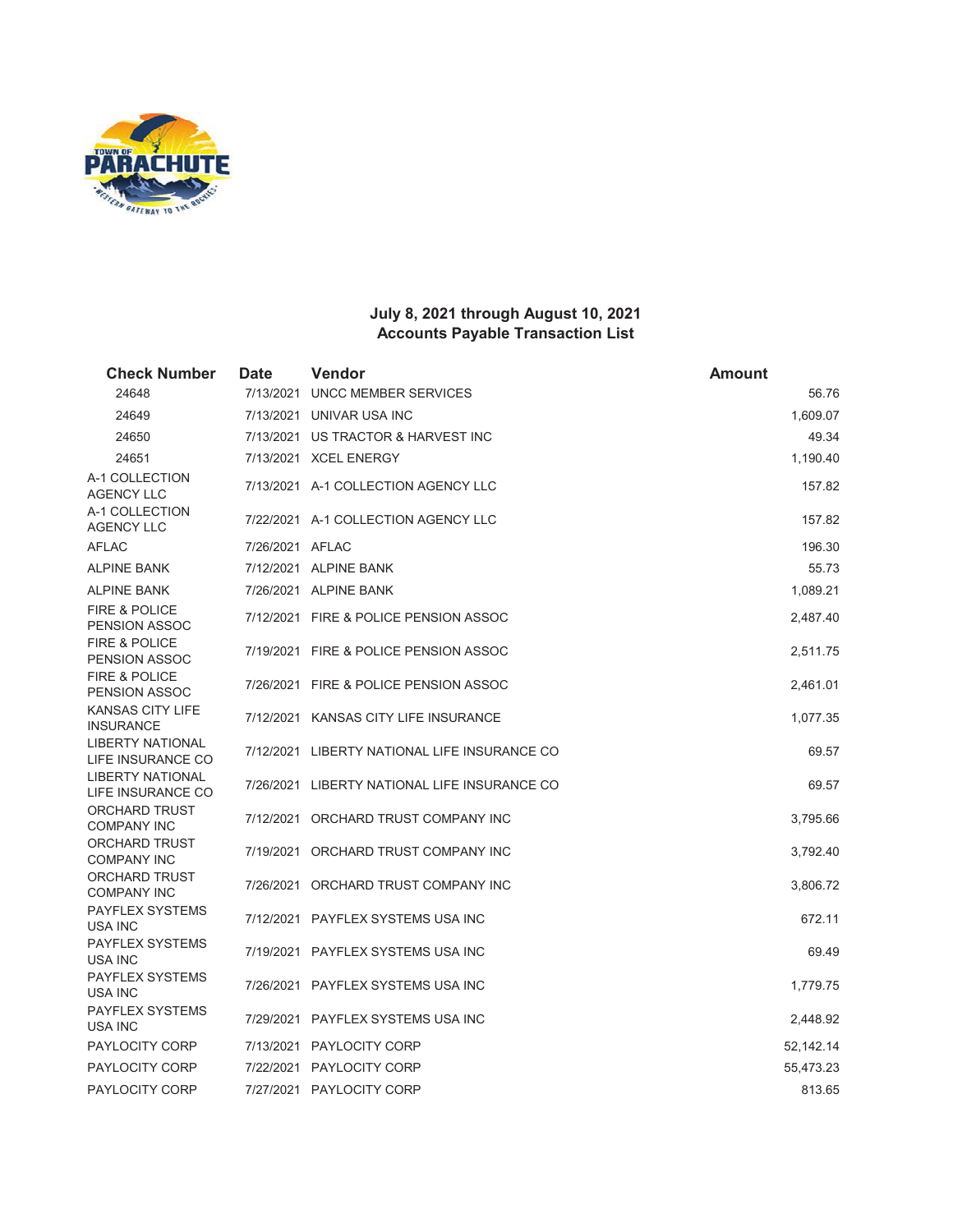

| <b>Check Number</b> | <b>Date</b>     | <b>Vendor</b>                                 | <b>Amount</b> |
|---------------------|-----------------|-----------------------------------------------|---------------|
| <b>PROVELOCITY</b>  |                 | 7/19/2021 PROVELOCITY                         | 1,840.00      |
| <b>PROVELOCITY</b>  |                 | 7/26/2021 PROVELOCITY                         | 2,194.50      |
| <b>PROVELOCITY</b>  |                 | 7/29/2021 PROVELOCITY                         | 38.00         |
| UMB CREDIT CARD     |                 | 7/21/2021 UMB CREDIT CARD                     | 11,961.66     |
| <b>WEX INC</b>      |                 | 7/19/2021 WEX INC                             | 7,294.89      |
| <b>XCEL ENERGY</b>  |                 | 7/26/2021 XCEL ENERGY                         | 3,364.37      |
| XCEL ENERGY         |                 | 7/29/2021 XCEL ENERGY                         | 5,325.13      |
| 24623               |                 | 7/13/2021 COLORADO CODE CONSULTING            | 1,336.25      |
| 24630               |                 | 7/13/2021 FIKES WEST INC                      | 88.00         |
| 24652               |                 | 7/20/2021 GAME-PHAZE LLC                      | 51.50         |
| 24653               |                 | 7/27/2021 360 ELECTRIC, LLC                   | 384.63        |
| 24654               | 7/27/2021 CIRSA |                                               | 508.59        |
| 24655               |                 | 7/27/2021 CURRENT SOLUTIONS                   | 340.00        |
| 24656               |                 | 7/27/2021 DISA INC                            | 295.00        |
| 24657               |                 | 7/27/2021 DOWNTOWN REDEVELOPMENT SERVICES LLC | 1,200.00      |
| 24658               |                 | 7/27/2021 FILTER TECH SYSTEMS INC             | 209.10        |
| 24659               |                 | 7/27/2021 GRAINGER                            | 198.00        |
| 24660               |                 | 7/27/2021 GRUB N SCRUB                        | 124.74        |
| 24661               |                 | 7/27/2021 PINNACOL ASSURANCE                  | 7,979.95      |
| 24662               |                 | 7/27/2021 REYNOLDS, RYAN                      | 20.00         |
| 24663               |                 | 7/27/2021 RICOH USA INC                       | 373.00        |
| 24664               |                 | 8/10/2021 ALIGN MULTIMEDIA LLC                | 2,500.00      |
| 24665               |                 | 8/10/2021 AMERICAN JANITOR                    | 2,207.50      |
| 24666               | 8/10/2021 CDPHE |                                               | 465.00        |
| 24667               | 8/10/2021 CEBT  |                                               | 33,185.10     |
| 24668               | 8/10/2021 CIRSA |                                               | 10.94         |
| 24669               |                 | 8/10/2021 CODE PUBLISHING INC                 | 3,281.90      |
| 24670               |                 | 8/10/2021 COLORADO DEPT OF REVENUE            | 12.90         |
| 24671               |                 | 8/10/2021 DEPENDABLE WASTE SERVICES           | 6,100.60      |
| 24672               |                 | 8/10/2021 FASTENAL                            | 42.59         |
| 24673               |                 | 8/10/2021 FERGUSON WATERWORKS #1116           | 3,434.96      |
| 24674               |                 | 8/10/2021 GUNN'S GENERATOR SERVICE            | 1,125.00      |
| 24675               |                 | 8/10/2021 INTERNATIONAL CODE COUNCIL          | 110.00        |
| 24676               |                 | 8/10/2021 JAMES TAYLOR                        | 85.00         |